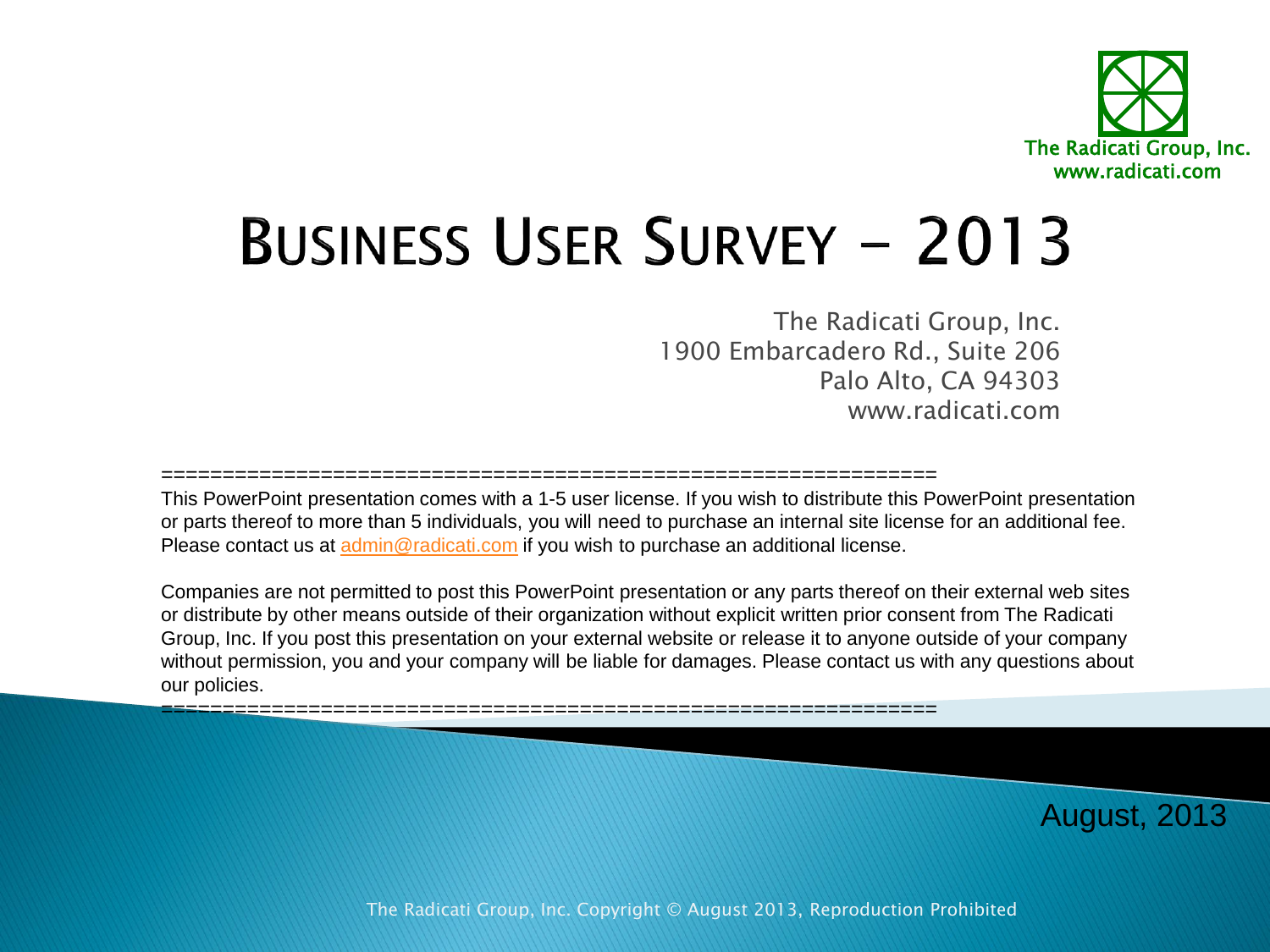## Scope & Survey Sample



 A survey of 46 business organizations worldwide, representing a total of 175,700 employees.

| Total Companies Surveyed      |         |
|-------------------------------|---------|
|                               |         |
| Total Employees               | 175,700 |
| % Employees on Email          | 97%     |
| Total Email Users Represented | 170,429 |

- Key research focus was on the use of Email, Instant Messaging, Social Media, Mobile, Security, Archiving and more.
- **Notes:**
- Repondents were asked to answer on behalf of their organizations, as well as about their own personal use of technology.
- Throughout this report the terms business, organization and company are used interchangeably. Government and Education are considered businesses.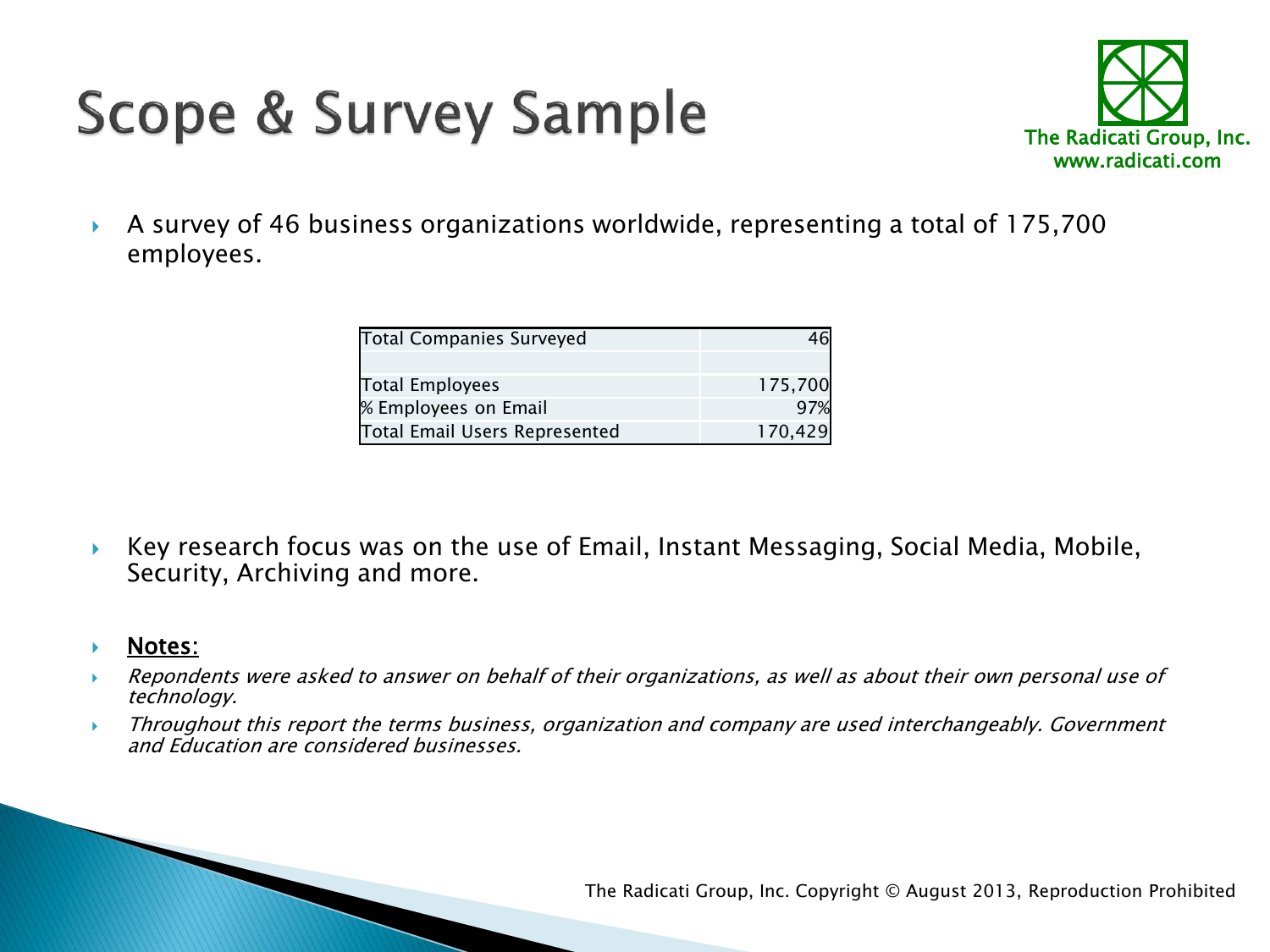### Methodology



- $\triangleright$  The data and analysis in this study is based on primary research in the form of data collected via a specifically designed online questionnaire which was administered to survey respondents worldwide in mid-2013.
- Experienced analysts from The Radicati Group, Inc. collected and analyzed the data.
- Respondents included many CxOs, Line of Business Managers, IT Managers and other corporate decision makers or influencers.
- Survey responses were collected from companies of all sizes, in various industries worldwide.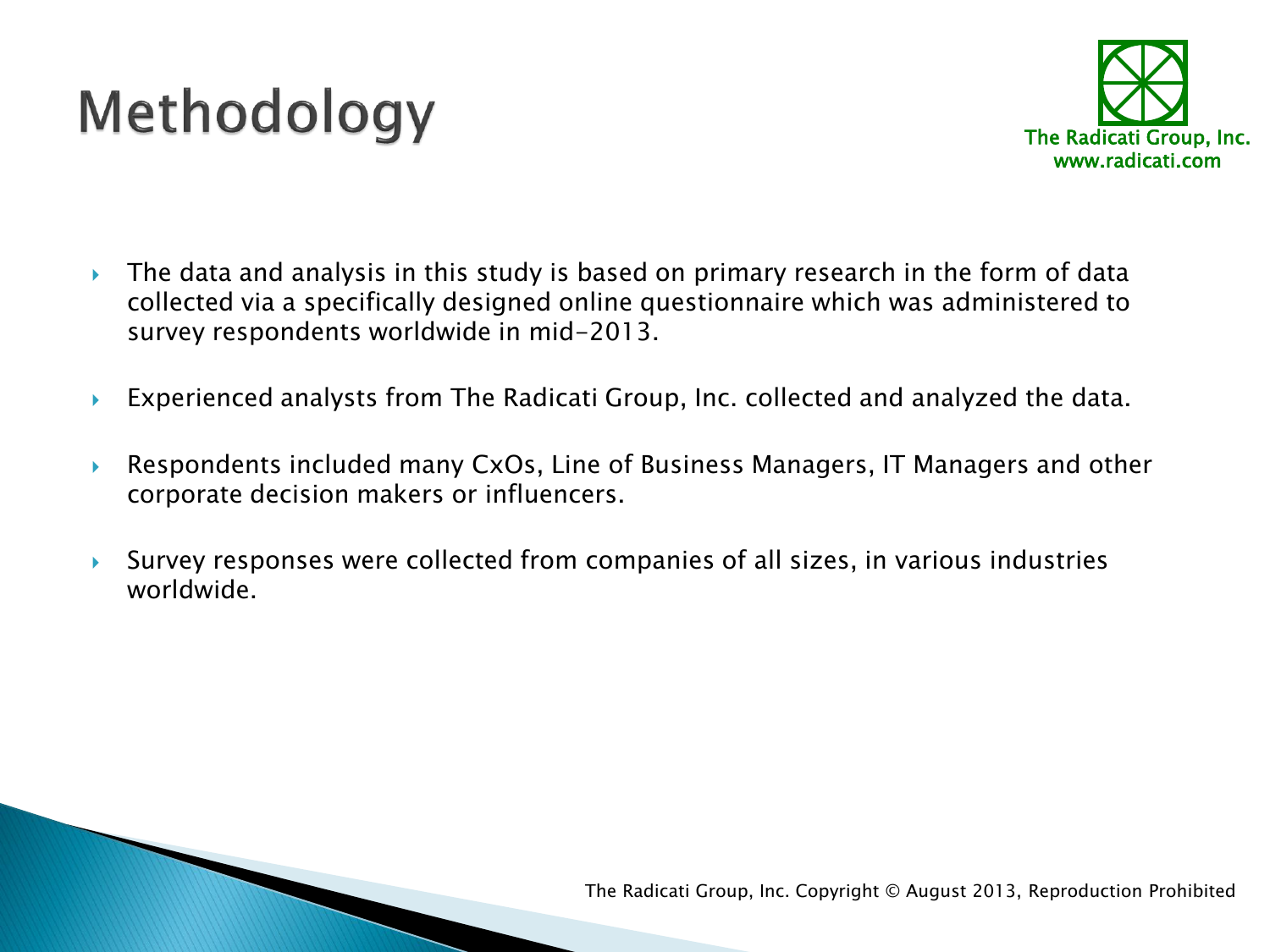### **Executive Summary**



- On average, survey respondents send and receive a total of 103 emails per day. Users reported that on average 19% of email received is spam.
- On a daily basis, business users spend an average of 2:22 hours on email, 39 minutes on Instant Messaging, and 33 minutes on Social Networking sites.
- $\triangleright$  Despite the growing popularity of cloud business email, 50% of organizations surveyed are still deploying an on-premise email solution, whereas 26% rely on a cloud-based email and 24% have a hybrid (i.e. cloud and on-premise) email solution.





### **Time Spent per day on Email, IM, Social Networking**



The Radicati Group, Inc. Copyright © August 2013, Reproduction Prohibited